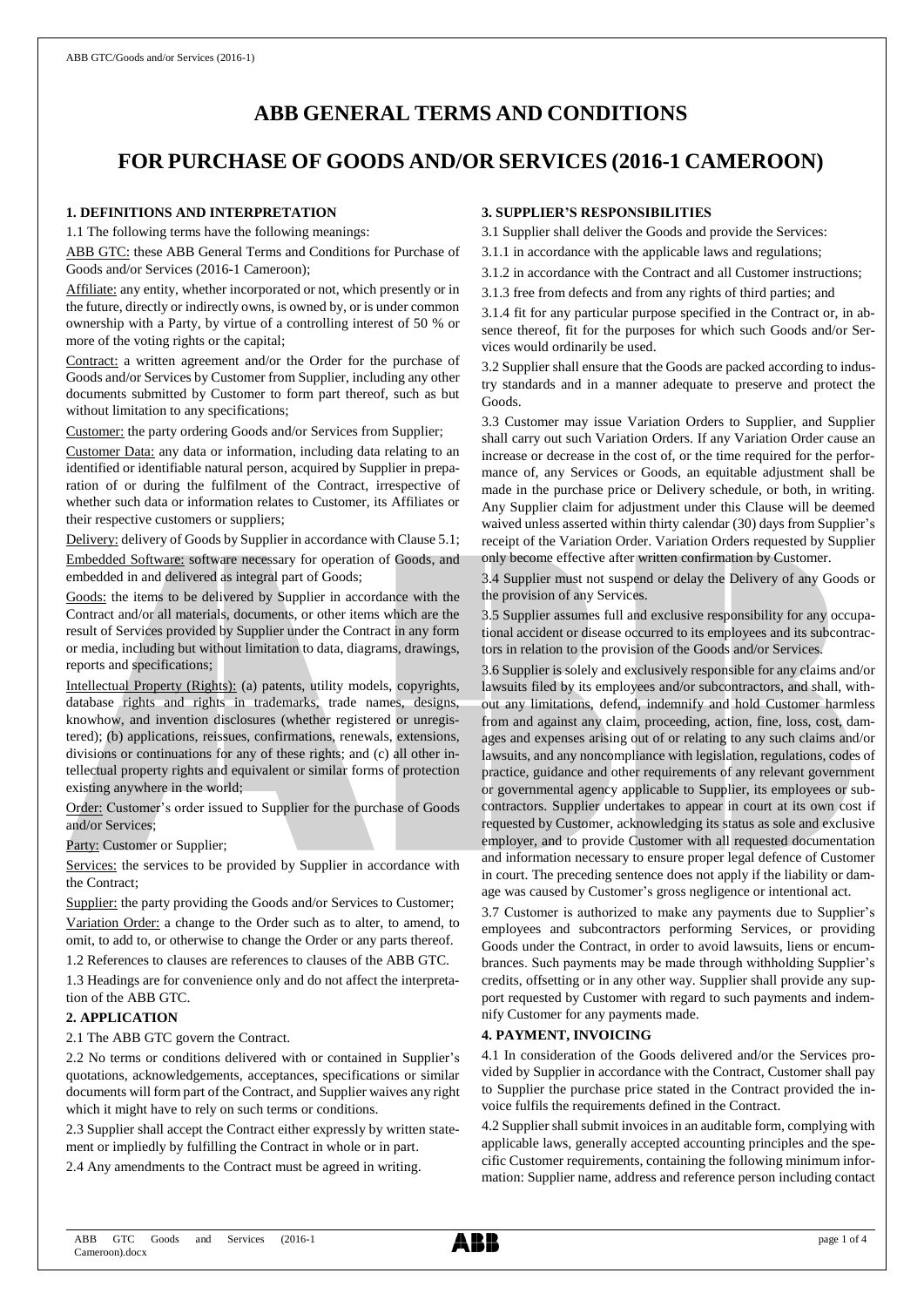details; invoice date; invoice number; Order number and Supplier number; address of Customer; quantity; specification of Goods and/or Services; price (total amount invoiced); currency; tax or VAT amount; tax or VAT number; Authorized Economic Operator and/or Approved Exporter Authorization number and/or other customs identification number, if applicable; payment terms as agreed.

4.3 Invoices must be sent to the billing address specified in the Contract.

4.4 Customer will reimburse expenses only at cost and to the extent agreed in writing.

4.5 Services charged on the basis of hourly rates require written confirmation of Supplier's time sheets by Customer. Supplier shall submit such time sheets to Customer for confirmation as may be instructed by Customer but latest together with any related invoice. Confirmation of time sheets cannot be construed as acknowledgement of any claims. Customer is not obliged to pay invoices based on time sheets which are not confirmed by Customer in writing.

4.6 Customer reserves the right to set off or withhold payment for Goods and/or Services not provided in accordance with the Contract.

#### **5. DELIVERY, PERFORMANCE OF SERVICES**

5.1 Unless agreed otherwise in the Contract, the Goods shall be delivered in accordance with INCOTERMS 2010 FCA, to the place defined in the Contract or, if no such place has been defined, to Customer's place of business.

5.2 The Services shall be provided at the place specified in the Contract or, if no such place has been specified, at Customer's place of business.

5.3 Supplier shall provide no later than at the time of acceptance of the Contract the following minimum information: number of packages and contents, the customs tariff numbers of the country of consignment, and the countries of origin for all Goods. For controlled Goods, the relevant national export control numbers must be indicated and, if the Goods and/or Services are subject to U.S. export regulations, the U.S. Export Control Classification Numbers (ECCN) or classification numbers of the International Traffic in Arms Regulations (ITAR) must be specified. Proofs of preferential origin as well as conformity declarations and marks of the country of consignment or destination are to be submitted without being requested; certificates of origin upon request. Supplier shall state the Order number on all invoices (in particular but not limited to commercial, pro forma or customs invoices).

5.4 The Goods shall be delivered, and Services shall be provided during Customer's business hours unless otherwise requested by Customer.

5.5 Upon Delivery, Supplier (or its appointed carrier) shall provide Customer a delivery note and any other required export and import documents not mentioned in Clause 5.3. If Customer has approved partial delivery, such delivery note shall also include the outstanding balance.

5.6 Ownership of the Goods passes to Customer at Delivery. To the extent that the Goods contain Embedded Software, ownership of such Embedded Software will not passto Customer, but Supplier shall grant, or – as applicable – shall procure that the third party owner grants, Customer and all users a worldwide, irrevocable, perpetual, transferable, non-exclusive, royalty-free right to use the Embedded Software as integral part of such Goods and/or for servicing either of them.

#### **6. ACCEPTANCE**

6.1 Delivery of Goods or provision of Services may not be deemed to be acceptance of such Goods or Services by Customer. Customer shall have reasonable time to inspect or test the Goods and/or Services and to report any defects to Supplier. If a defect in the Goods and/or Services was not reasonably detectable during the inspection, Customer shall have reasonable time to provide notice of such defect after it has become apparent and/or to reject the Goods/Services.

6.2 The Parties may agree on a certain acceptance procedure, in which case acceptance will be subject to Customer's written acceptance statement. Supplier shall inform Customer in writing within a reasonable time period in advance when the Goods and/or Services are ready for acceptance.

6.3 Customer may enforce any remedy defined in the Contract for any rejected Goods or Services.

#### **7. DELAY**

If the Delivery of Goods or the provision of Services does not comply with the agreed date(s), Customer may:

7.1 terminate the Contract in whole or in part;

7.2 refuse any subsequent delivery of the Goods or provision of the Services;

7.3 recover from Supplier any expenses reasonably incurred by Customer in obtaining the Goods and/or Services in substitution from another supplier;

7.4 claim damages for any cost, loss, expenses and liquidated damages incurred by Customer which are attributable to Supplier's delay; and

7.5 claim liquidated damages as agreed in the Contract.

### **8. WARRANTY AND REMEDIES**

8.1 Supplier warrants that the Goods and/or Services comply with the Contract, including but without limitation to Supplier's responsibilities as defined in Clause 3.1.

8.2 Supplier warrants that the Goods are new and unused at the date of Delivery and remain free from defects during the warranty period.

8.3 The warranty period is twenty four (24) months from Delivery.

8.4 In case of breach of any warranty which is not remedied within forty eight (48) hours from Customer's notification, or in case of any other breach of the Contract, Customer is entitled to enforce any or more of the following remedies at its discretion and at Supplier's expense:

8.4.1 to give Supplier another opportunity to carry out any additional work necessary to ensure that the Contract is fulfilled, and/or to obtain prompt repair or replacement of the defective Goods and/or Services;

8.4.2 to carry out (or to instruct a third party to carry out) any additional work necessary to make the Goods and/or Services comply with the Contract;

8.4.3 to refuse any further Goods and/or Services;

8.4.4 to claim such damages as may have been sustained by Customer as a result of Supplier's breach of the Contract;

8.4.5 to terminate the Contract; in such event Customer has no obligation to compensate Supplier, and, at Customer's option, Supplier shall pay back to Customer any remuneration received from Customer for the Goods and/or Services and take back the Goods at Supplier's own cost and risk.

8.5 In case of a breach of any warranty, the entire warranty period shall be restarted for the defective Goods/Services from the date the remediation is completed to Customer's satisfaction.

8.6 The rights and remedies available to Customer under the Contract are cumulative and are not exclusive of any rights or remedies available at law or in equity.

#### **9. INTELLECTUAL PROPERTY**

9.1 Subject to Clause 9.2, Supplier hereby grants Customer, or undertakes to procure that Customer is granted, a worldwide, irrevocable, transferable, non-exclusive, royalty-free license to use the Intellectual Property Rights in the Goods, including Embedded Software, if any.

9.2 Supplier herewith assigns to Customer full ownership rights in any Intellectual Property in Goods resulting from the Services. Supplier further agrees, upon Customer's request and at its cost, to take all further steps necessary to perfect Customer's ownership to the Intellectual Property.

9.3 Intellectual Property Rights in any Goods created by or licensed to Supplier prior or outside a Contract (Pre-Existing IPR) will remain vested in Supplier (or the third party owner). To the extent that Pre-Existing IPR are embedded in any Goods resulting from the Services,

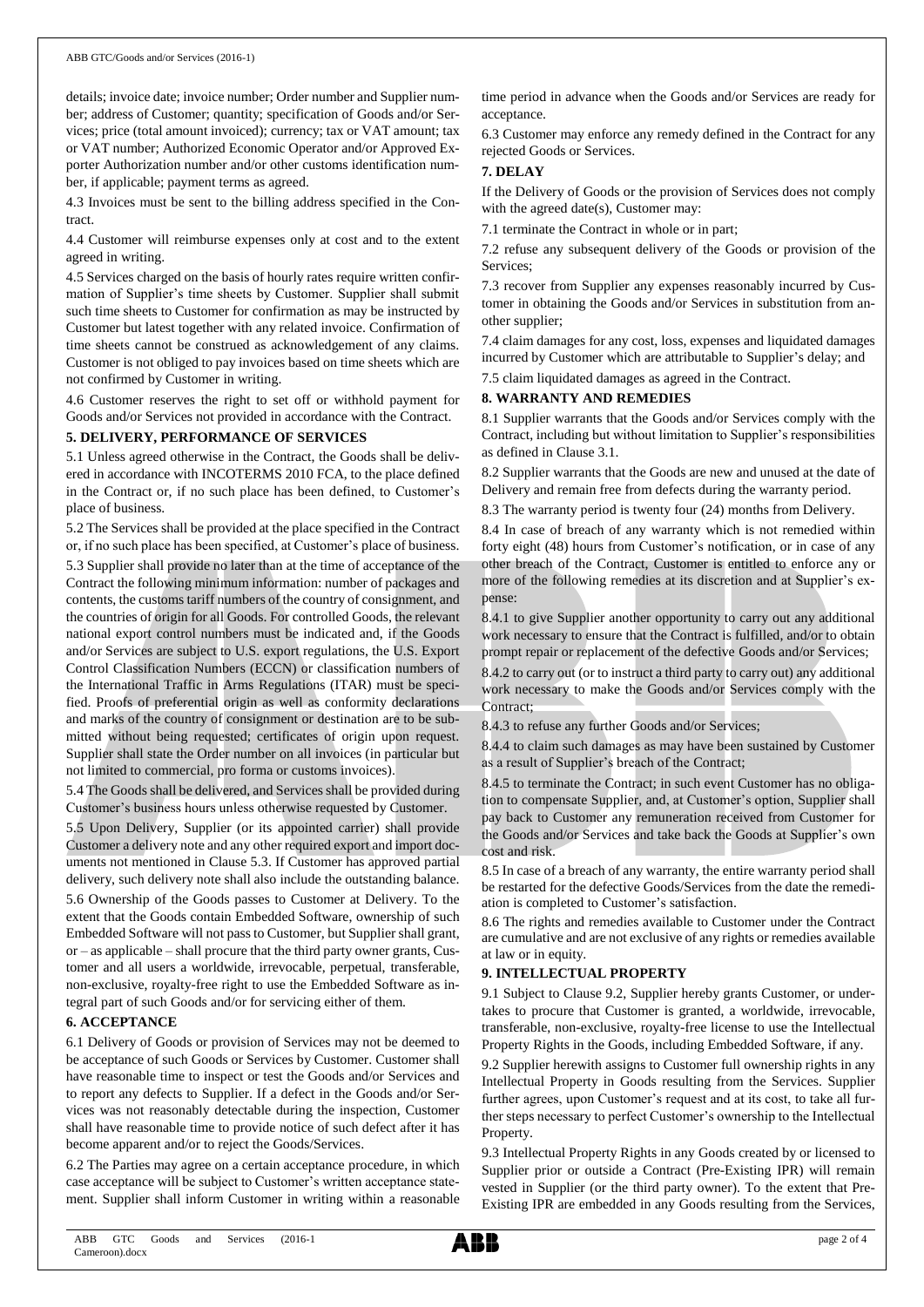Supplier grants, or undertakes to procure that the third party owner grants, Customer and its Affiliates a worldwide, irrevocable, transferable, non-exclusive, royalty-free license to use the Pre-Existing IPR as part of such Goods, including the right to improve, develop, market, distribute, sublicense or otherwise use such Pre-Existing IPR.

9.4 Supplier must specify in writing and prior to Delivery all open source software contained in or used by Embedded Software, if any, and request Customer's written approval. Supplier agrees to replace at its own cost any open source software components rejected by Customer with software of at least the same quality and functionality.

9.5 If any claim is made against Customer that Supplier's Goods and/or Services infringe a third party's Intellectual Property Rights, Supplier shall at its cost, but at Customer's discretion (i) procure for Customer and Customer's clients, as the case may be, the right to continue using the Goods and/or Services; (ii) modify the Goods and/or Services so they cease to be infringing; or (iii) replace the Goods and/or Services by non-infringing equivalents. Otherwise, Customer is entitled to terminate the Contract and to reclaim all sums which it has paid to Supplier thereunder.

#### **10. COMPLIANCE, INTEGRITY**

10.1 Supplier shall provide the Goods and/or Services in compliance with all relevant laws, regulations, and codes of practice.

10.2 Supplier and its subcontractors must comply with the ABB Lists of Prohibited and Restricted Substances and with the reporting and other requirements regarding Conflict Minerals made available under **[www.abb.com](http://www.abb.com/) – Supplying – Material Compliance** or otherwise and shall provide Customer with documents, certificates and statements as requested. Any statement made by Supplier to Customer (whether directly or indirectly) with regard to materials used for or in connection with the Goods and/or Services will be deemed to be a representation under the Contract.

10.3 Supplier represents and warrants that it is and will remain fully compliant with all applicable trade and customs laws, regulations, instructions, and policies, including, but not limited to, satisfying all necessary clearance requirements, proofs of origin, export and import licenses and exemptions from, and making all proper filings with appropriate governmental bodies and/or disclosures relating to the provision of services, the release or transfer of goods, hardware, software and technology.

10.4 No material or equipment included in or used for the Goods and/or Services must originate from any company or country listed in any relevant embargo issued by the authority in the country where the Goods and/or Services will be used or an authority otherwise having influence over the equipment and material forming part of the Goods and/or Services. If any of the Goods and/or Services are or will be subject to export restrictions, it is Supplier's responsibility to promptly inform Customer in writing of the particulars of such restrictions.

10.5 Both Parties warrant that each will not, directly or indirectly, and that each has no knowledge that other persons will, directly or indirectly, make any payment, gift or other commitment to its customers, to government officials or to agents, directors and employees of each Party, or any other party in a manner contrary to applicable laws (including but not limited to the U. S. Foreign Corrupt Practices Act, the UK Bribery Act 2010 and, where applicable, legislation enacted by member states and signatories implementing the OECD Convention Combating Bribery of Foreign Officials), and shall comply with all relevant laws, regulations, ordinances and rules regarding bribery and corruption. Nothing in the Contract will render either Party or any of its Affiliates liable to reimburse the other for any such consideration given or promised.

10.6 Supplier herewith acknowledges and confirms that Supplier has received a copy of ABB's Code of Conduct and ABB's Supplier Code of Conduct or has been provided information on how to access both ABB Codes of Conduct online under **[www.abb.com/Integrity](http://www.abb.com/Integrity)**. Supplier agrees to perform its contractual obligations in accordance with both ABB Codes of Conduct.

10.7 ABB has established reporting channels where Supplier and its employees may report suspected violations of applicable laws, policies or standards of conduct: Web portal: **[www.abb.com/Integrity](http://www.abb.com/Integrity) – Reporting Channels**; contact details specified on this Web portal.

10.8 Any violation of an obligation contained in this Clause 10 is a material breach of the Contract and entitles the other Party to terminate the Contract with immediate effect and without prejudice to any further rights or remedies available thereunder or at law. Notwithstanding anything to the contrary in the Contract, Supplier shall, without any limitations, indemnify and hold harmless Customer for all liabilities, damages, cost or expenses incurred as a result of any such violation and termination of the Contract, or arising from export restrictions concealed by Supplier.

### **11. CONFIDENTIALITY, DATA SECURITY, DATA PROTECTION**

11.1 Supplier shall keep in strict confidence all Customer Data and any other information concerning Customer's or its Affiliates' business, their products and/or their technologies which Supplier obtains in connection with the Goods and/or Services to be provided (whether before or after acceptance of the Contract). Supplier shall restrict disclosure of such confidential material to such of its employees, agents or subcontractors or other third parties as need to know the same for the purpose of the provision of the Goods and/or Services to Customer. Supplier shall ensure that such employees, agents, subcontractors or other third parties are subject to and comply with the same obligations of confidentiality as applicable to Supplier and will be liable for any unauthorized disclosures.

11.2 Supplier shall apply appropriate safeguards, adequate to the type of Customer Data to be protected, against the unauthorised access or disclosure of Customer Data and protect such Customer Data in accordance with the generally accepted standards of protection in the related industry, or in the same manner and to the same degree that it protects its own confidential and proprietary information – whichever standard is higher. Supplier may disclose confidential information to Permitted Additional Recipients (which means Supplier's authorised representatives, including auditors, counsels, consultants and advisors) provided always that (i) such information is disclosed on a strict need-to-know basis, and (ii) such Permitted Additional Recipients sign with Supplier a confidentiality agreement with terms substantially similar hereto or, where applicable, are required to comply with codes of professional conduct ensuring confidentiality of such information.

11.3 Supplier must not (i) use Customer Data for any other purposes than for providing the Goods and/or Services, or (ii) reproduce the Customer Data in whole or in part in any form except as may be required by the respective contractual documents, or (iii) disclose Customer Data to any third party, except to Permitted Additional Recipients or with the prior written consent of Customer.

11.4 Supplier shall install and update at its own cost required adequate virus protection software and operating system security patches for all computers and software utilized in connection with providing the Goods and/or Services.

11.5 Supplier shall inform Customer without delay about suspicion of breaches of data security or other serious incidents or irregularities regarding any Customer Data.

11.6 Supplier agrees that Customer is allowed to provide any information received from Supplier to any Affiliate of Customer. Supplier shall obtain in advance all necessary approval or consent for Customer to provide such information to Customer's Affiliates if such information is confidential for any reason or subject to applicable data protection or privacy laws and regulations.